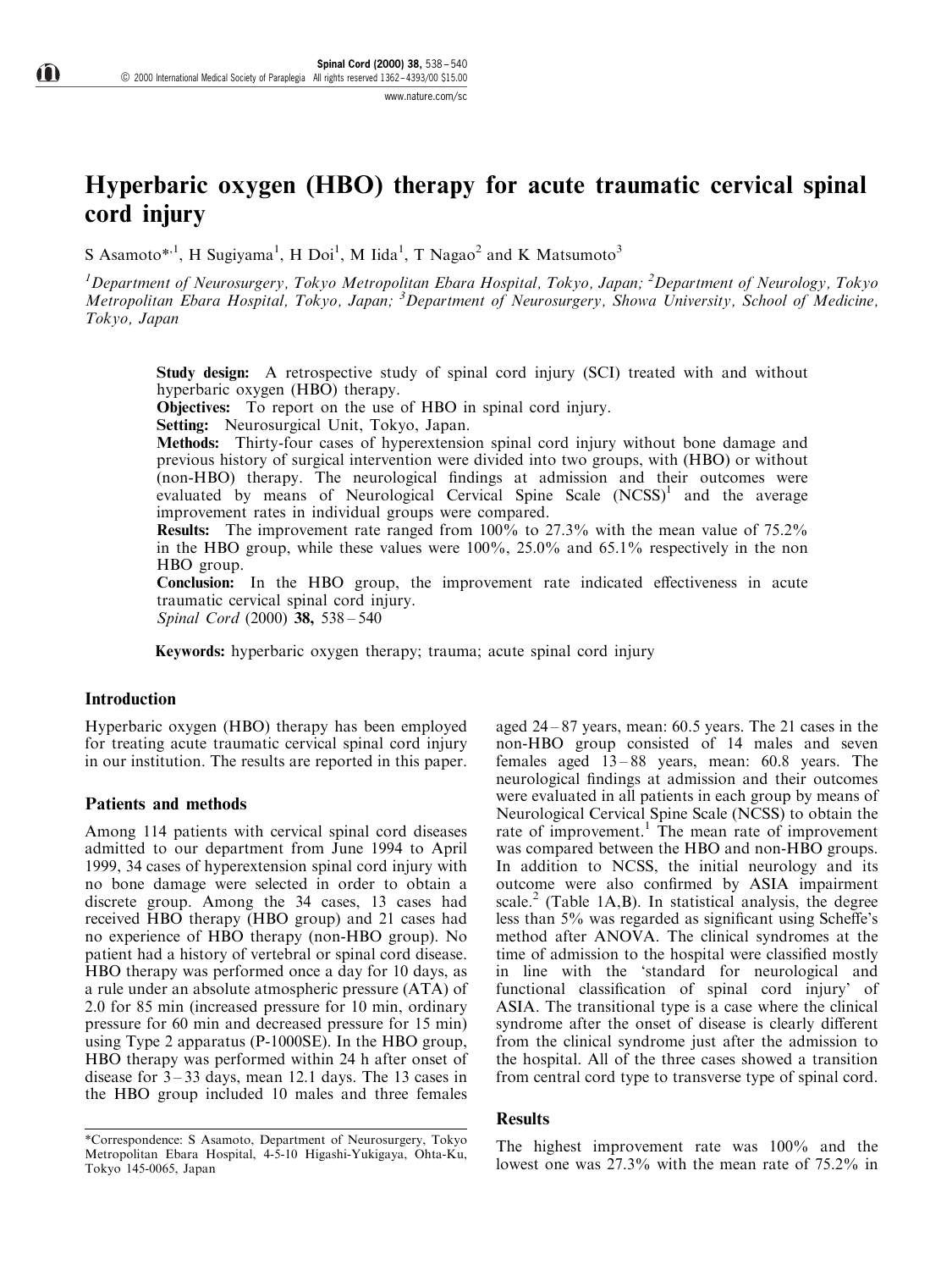| $\mathbf{u}$ $\mathbf{u}$ $\mathbf{v}$ $\mathbf{v}$<br>Table 1A<br>Initial neurology<br>Outcome |     |                           |                   |                |              |                  |
|-------------------------------------------------------------------------------------------------|-----|---------------------------|-------------------|----------------|--------------|------------------|
|                                                                                                 |     |                           |                   |                |              |                  |
| $\mathbf{1}$                                                                                    | 24  | $\mathbf F$               | 1:1:1:A/A         | 2:2:2:B/B      | $B-S$        | 27.3             |
| $\overline{\mathbf{c}}$                                                                         | 34  | M                         | 2:2:3:B/B         | 5:5:3: E/D     | transitional | 85.7             |
| 3                                                                                               | 44  | M                         | 4:2:3:C/C         | 5:5:4: E/E     | central cord | 100              |
| $\overline{\mathcal{L}}$                                                                        | 44  | M                         | 4:4:3:C/C         | 5:5:4: E/E     | central cord | 100              |
| 5                                                                                               | 57  | M                         | 4:2:3:C/C         | 5:5:3: E/D     | central cord | 80.0             |
| 6                                                                                               | 59  | M                         | 4:2:3:C/C         | 5:5:4: E/E     | central cord | 100              |
| $\boldsymbol{7}$                                                                                | 61  | M                         | 4:2:3:C/C         | 5:5:4: E/E     | central cord | 100              |
| 8                                                                                               | 66  | M                         | 2:1:1:B/B         | 4:2:3:B/B      | central cord | 50.0             |
| 9                                                                                               | 72  | M                         | 1:1:2:A/B         | 3:3:3:B/B      | $B-S$        | 50.0             |
| 10                                                                                              | 79  | M                         | 4:2:3:C/C         | 5:5:3: E/D     | $B-S$        | 80.0             |
| 11                                                                                              | 80  | M                         | 1:1:1:A/B         | 4:2:3:B/B      | $B-S$        | 54.5             |
| 12                                                                                              | 80  | $\boldsymbol{\mathrm{F}}$ | 4:4:3:C/C         | 5:5:4: E/E     | $B-S$        | 100              |
| 13                                                                                              | 87  | $\mathbf F$               | 2:1:1:B/B         | 4:2:3:B/B      | central cord | 50.0             |
| Table 1B                                                                                        |     |                           |                   |                |              |                  |
|                                                                                                 |     |                           | Initial neurology | <b>Outcome</b> |              |                  |
| Case                                                                                            | Age | Sex                       | NCSS/ASIA         | NCSS/ASIA      | C/S          | $P/I$ (%)        |
| 1                                                                                               | 13  | $\mathbf M$               | 3:4:2:B/C         | 5:5:4: E/E     | central cord | 100              |
|                                                                                                 | 18  | M                         | 3:4:2:B/C         | 5:5:4: E/E     | central cord | 100              |
| $\frac{2}{3}$                                                                                   | 27  | M                         | 4:4:3:D/C         | 5:5:4: E/E     | central cord | 100              |
|                                                                                                 | 40  | M                         | 4:4:3:D/C         | 5:5:4: E/E     | central cord | 100              |
| $\frac{4}{5}$                                                                                   | 43  | M                         | 4:4:3:D/C         | 5:5:4: E/E     | central cord | 100              |
| 6                                                                                               | 51  | M                         | 4:4:3:D/C         | 5:5:4: E/E     | central cord | 100              |
| $\boldsymbol{7}$                                                                                | 52  | $\mathbf F$               | 4:4:3:D/C         | 5:5:3: E/D     | central cord | 66.7             |
| 8                                                                                               | 55  | M                         | 4:2:3:B/C         | 4:4:3:D/D      | central cord | 40.0             |
| 9                                                                                               | 58  | M                         | 4:2:3:B/C         | 5:4:3:D/D      | central cord | 60.0             |
| 10                                                                                              | 64  | $\boldsymbol{\mathrm{F}}$ | 4:4:3:D/C         | 5:5:3: E/D     | central cord | 66.7             |
| 11                                                                                              | 68  | $\overline{F}$            | 4:4:3:D/C         | 5:4:3:D/D      | central cord | 33.3             |
| 12                                                                                              | 69  | M                         | 2:1:3:A/B         | 3:2:3:B/C      | transitional | 25.0             |
| 13                                                                                              | 70  | M                         | 4:2:3:B/C         | 5:5:4:E/E      | central cord | 100              |
| 14                                                                                              | 74  | $\boldsymbol{\mathrm{F}}$ | 2:1:3:A/B         | 3:2:3:B/C      | central cord | 25.0             |
| 15                                                                                              | 77  | $\boldsymbol{\mathrm{F}}$ | 3:2:3:B/B         | 5:5:3: E/D     | central cord | 83.3             |
| 16                                                                                              | 77  | M                         | 4:2:3:B/C         | 5:5:3: E/D     | central cord | 80.0             |
| 17                                                                                              | 79  | M                         | 4:4:3:C/C         | 5:5:3: E/D     | central cord | 66.7             |
| 18                                                                                              | 83  | $\mathbf{F}$              | 4:2:3:B/C         | 4:3:3:B/D      | central cord | 20.0             |
| 19                                                                                              | 85  | M                         | 4:2:3:B/C         | 5:3:3:B/D      | central cord | 60.0             |
| 20                                                                                              | 86  | M                         | 2:1:3:A/B         | 2:1:3:B/C      | transitional | $\boldsymbol{0}$ |
| 21                                                                                              | 88  | $\mathbf F$               | 4:2:3:B/C         | 4:4:3:B/C      | central cord | 40.0             |

Table 1 Clinical information concerning 13 patients with hyperbaric oxygen (HBO) therapy (A), and 21 patients without HBO  $th$ erany  $(R)$ 

C/S: clinical syndrome; B-S: Brown-Séquard; P/I: per cent improvement

the HBO group, while the corresponding values in the non-HBO group were 100%, 25.0% and 65.1% respectively. A significant difference between the HBO and non-HBO groups was observed  $(P<0.05)$ .

## **Discussion**

HBO therapy was started simultaneously with the opening of our hospital. Though the duration of HBO therapy was initially established by referring to the degree of symptomatic improvement only in the first three cases, the therapy was performed in accordance with our manual from the fourth case. As a result, the duration ranged from  $3-33$  days. However, the outcomes were all good, including the first three cases, with no difference in therapeutic efficacy.

HBO therapy is a treatment measure which is intended to restore damaged tissue by elevating oxygen levels in arterial blood in the form of dissolved oxygen through compulsive inhalation of concentrated oxygen under hyperbaric conditions and by improving the oxygen level in hypoxic tissue. Thus, HBO therapy is indicated basically for patients in a hypoxic condition. However, it is widely used not only for patients with central and/or peripheral neuropathies but also for patients in the fields of otorhinology, ophthalmology, and orthopedic surgery. $3-7$  Furthermore, it can be said that the effectiveness of HBO therapy is almost established against hypoxic encephalopathy.<sup>8,9</sup> From the standpoint that the brain and spinal cord have very similar histological and physiological properties, the usefulness of HBO